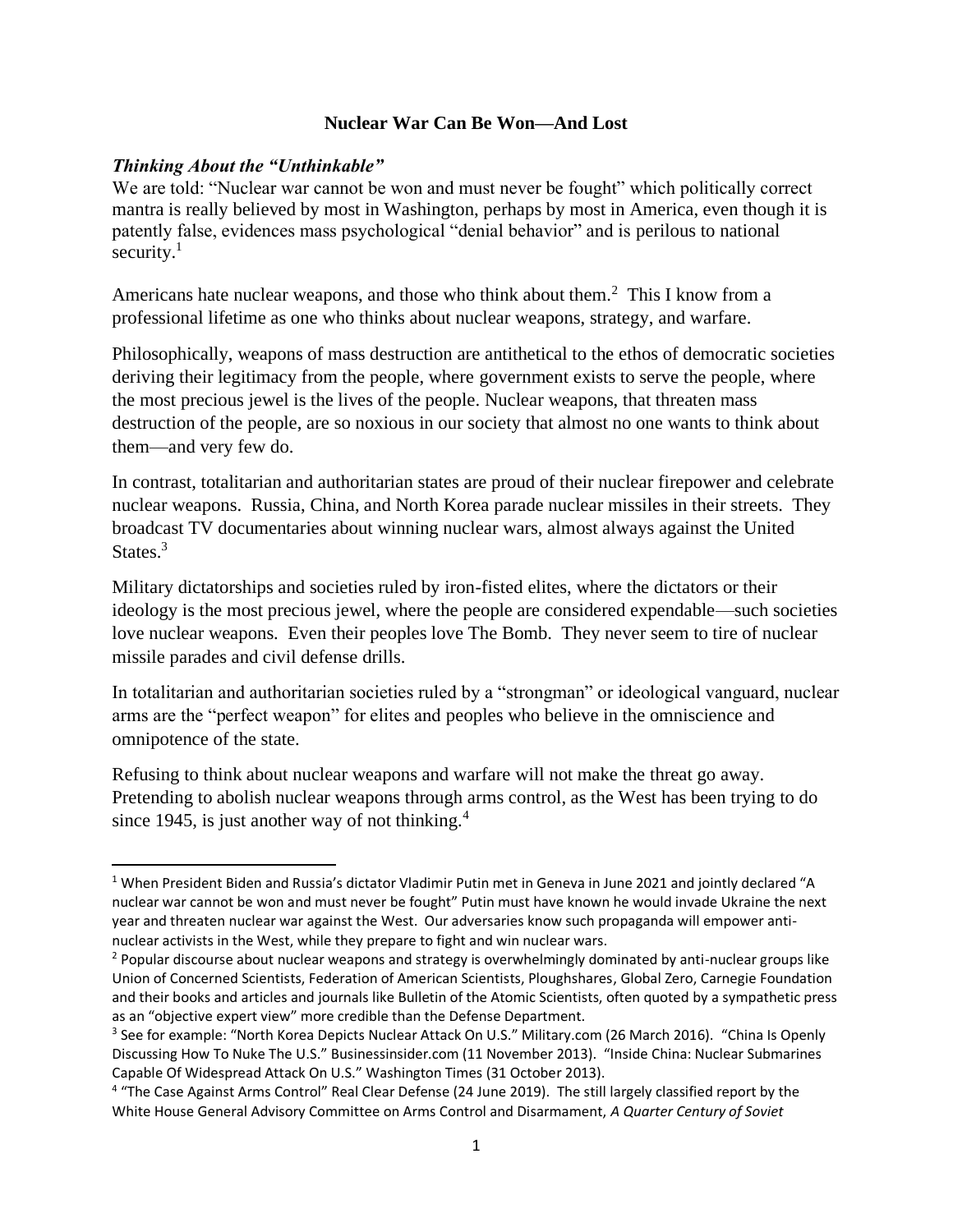We should have learned by now nuclear weapons are here to stay, a permanent fact of international life. The bad guys do not want to ban their bomb. They will encourage us to ban our bombs, but keep theirs.<sup>5</sup>

Pretending that nuclear strategy is Strangelovian, an evil necessity to be tolerated among a small group of closeted defense specialists—but not central to national security and real statesmanship—is yet another way of not thinking.

In fact, nuclear weapons are the most formidable military technology existing in the modern world. They are the most powerful piece on the geopolitical chess board.

Nuclear weapons are central to, and the foundation of, our national security.<sup>6</sup>

## *Nuclear Victory and Nuclear Defeat*

The late great scholar strategist Colin S. Gray correctly observed, during the height of the Cold War, that nuclear weapons are so important they overshadow everything in war, peace, and diplomacy. Gray understood then, as we must now, that nuclear weapons are so powerful they shape the mental geography of international relations, and influence war, diplomacy, and peace—merely by existing.<sup>7</sup>

Thus, since 1945, every war fought involving a nuclear-armed power or their allies has been a nuclear war. All diplomacy involving nuclear-armed powers or their allies has been nuclear diplomacy. Since 1945, when there has been peace, it has been nuclear peace.

Since 1945, the greatest U.S. victories and greatest U.S. defeats have been nuclear victories, and nuclear defeats:

Nuclear victory looks like the 200,000 fatalities of Hiroshima and Nagasaki. But also like Japan surrendering on the deck of the USS Missouri, sparing over 1,000,000 fatalities expected from invading their home islands, and ending World War II.<sup>8</sup>

Nuclear victory looks like President Dwight Eisenhower threatening to use the U.S. advantage in tactical nuclear weapons to end the Korean War with an Armistice.<sup>9</sup>

*Compliance Practices Under Arms Control Commitments: 1958-1983* (October 1984) found the USSR in violation of most major arms control treaties. Subsequently, State Department annual compliance reports have found Russia in violation of most major arms control treaties, including the Intermediate-range Nuclear Forces Treaty, the Comprehensive Test Ban Treaty, and the Presidential Nuclear Initiative.

<sup>&</sup>lt;sup>5</sup> Ibid.

<sup>&</sup>lt;sup>6</sup> Acknowledged by the Department of Defense in every Nuclear Posture Review so far: 1994, 2002, 2010, and 2018.

<sup>7</sup> David Lonsdale, "Colin S. Gray: A Reminiscence" Warontherocks.com (22 June 2020). See some of Gray's books: *Strategy and History: Essays on Theory and Practice* (2007); *War, Peace and International Relations* (2013); *The Future of Strategy (2015); The Sheriff: America's Defense of the New World Order (2021); The Geopolitics of Super Power* (2021).

<sup>8</sup> Michael Peck, "Operation Downfall: 1,000,000 American Dead Invading Japan?" 1945 (15 October 2021).

<sup>9</sup> Dwight D. Eisenhower, *Mandate For Change* (1963). Sherman Adams, *First Hand Report: The Story of the Eisenhower Administration* (1961). Edward Keefer, "President Dwight D. Eisenhower and the End of the Korean War" Diplomatic History (Summer 1986).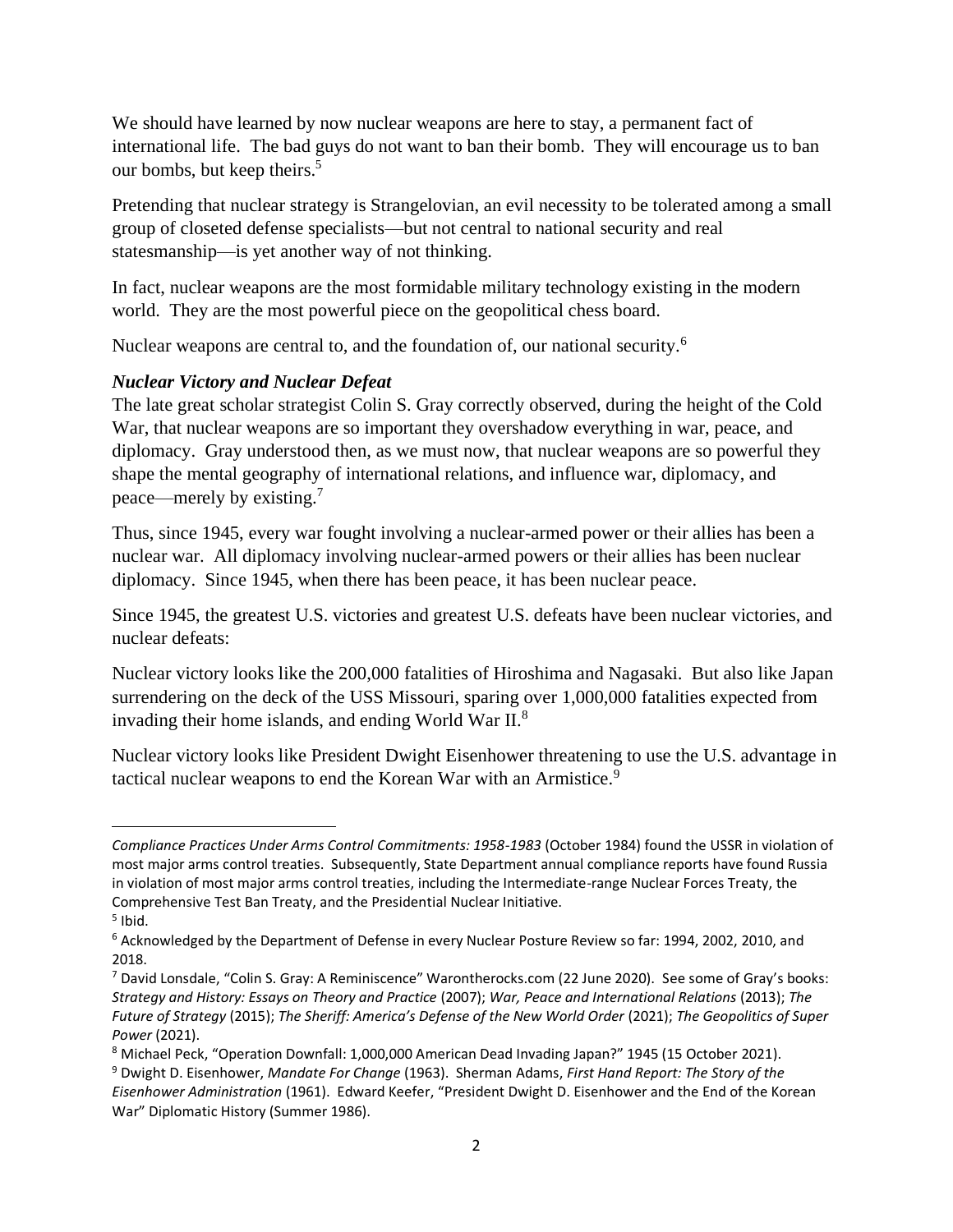Nuclear victory looks like President John F. Kennedy, armed with a 5-to-1 advantage in ICBMs, going eyeball to eyeball with Soviet Premier Nikita Khrushchev, forcing the USSR into a humiliating retreat during the Cuban missile crisis.<sup>10</sup>

Nuclear defeat looks like President Nixon's retreat from South Vietnam. According to presidential advisor Rodger Swearingen, President Lyndon Johnson was afraid to invade, occupy, and liberate North Vietnam—the only way to win the conflict—fearing a nuclear war with China. $11$ 

Nuclear victory looks like deterring a Soviet invasion of Western Europe—despite the USSR's vast numerical advantages in tanks, aircraft, artillery, and troops—and keeping the peace for 45 years.<sup>12</sup>

Nuclear victory looks like winning the Cold War with the disintegration of the Warsaw Pact and the collapse of the USSR without a thermonuclear World War III, defeating the most powerful totalitarian empire in history—peacefully.

Nuclear victory looks like successfully deterring Iraqi dictator Saddam Hussein from using chemical or biological weapons against U.S., allied troops, and Israel during the first Persian Gulf War (1990-1991).<sup>13</sup>

Nuclear defeat looks like Russia annexing the Crimea without firing a shot, torturing eastern Ukraine for 8 years to make mockery of Western security guarantees to Kyiv for giving up nuclear weapons, and rolling tanks across President Biden's "line in the sand" to invade Ukraine.

Nuclear defeat looks like the West "fighting to the death of the last brave Ukrainian" and NATO refusing to impose a "no-fly zone" over Ukraine, even though the Russian Army appears to be on the ropes, from fear of Russian nuclear escalation.

Nuclear defeat looks like President Obama's nuclear deal with Iran, and now President Biden's quest for an even worse nuclear deal with Iran, entailing years of appeasing and empowering

<sup>&</sup>lt;sup>10</sup> Royal Air Force Museum NationalColdWarExhibition/schools-colleges/national-curriculum/cuban-missilecrisis/us-advantage.aspx. Tom Ramos, *From Berkeley To Berlin* (2022).

 $11$  The late great Professor Rodger Swearingen, one of my mentors, during the 1960s established the USC Research Institute on Communist Strategy and Propaganda. According to Nina Tannenwald: "The most significant material constraint on using nuclear weapons was the risk of a wider war with China. U.S. leaders worried that a U.S. invasion of North Vietnam or the use of tactical nuclear weapons there could bring China into the war" *The Nuclear Taboo: The United States and the Nonuse of Nuclear Weapons Since 1945* (Nautilus: 2003).

<sup>12</sup> See the annual Department of Defense report *Soviet Military Power* first published October 1981 and every year thereafter until collapse of the USSR in 1991.

<sup>&</sup>lt;sup>13</sup> John Pike, "Nuclear Threats During the Gulf War" irp.fas.org (19 February 1998): "On 14 August 1991, Defense Secretary Cheney stated that 'It should be clear to Saddam Hussein that we have a wide range of military capabilities that will let us respond with overwhelming force and extract a very high price should he be foolish enough to use chemical weapons on United States forces.' The American government reportedly used third-party channels to privately warn Iraq that 'in the event of a first use of a weapon of mass destruction by Iraq, the United States reserved the right to use any form of retaliation (presumably up to and including nuclear weapons)."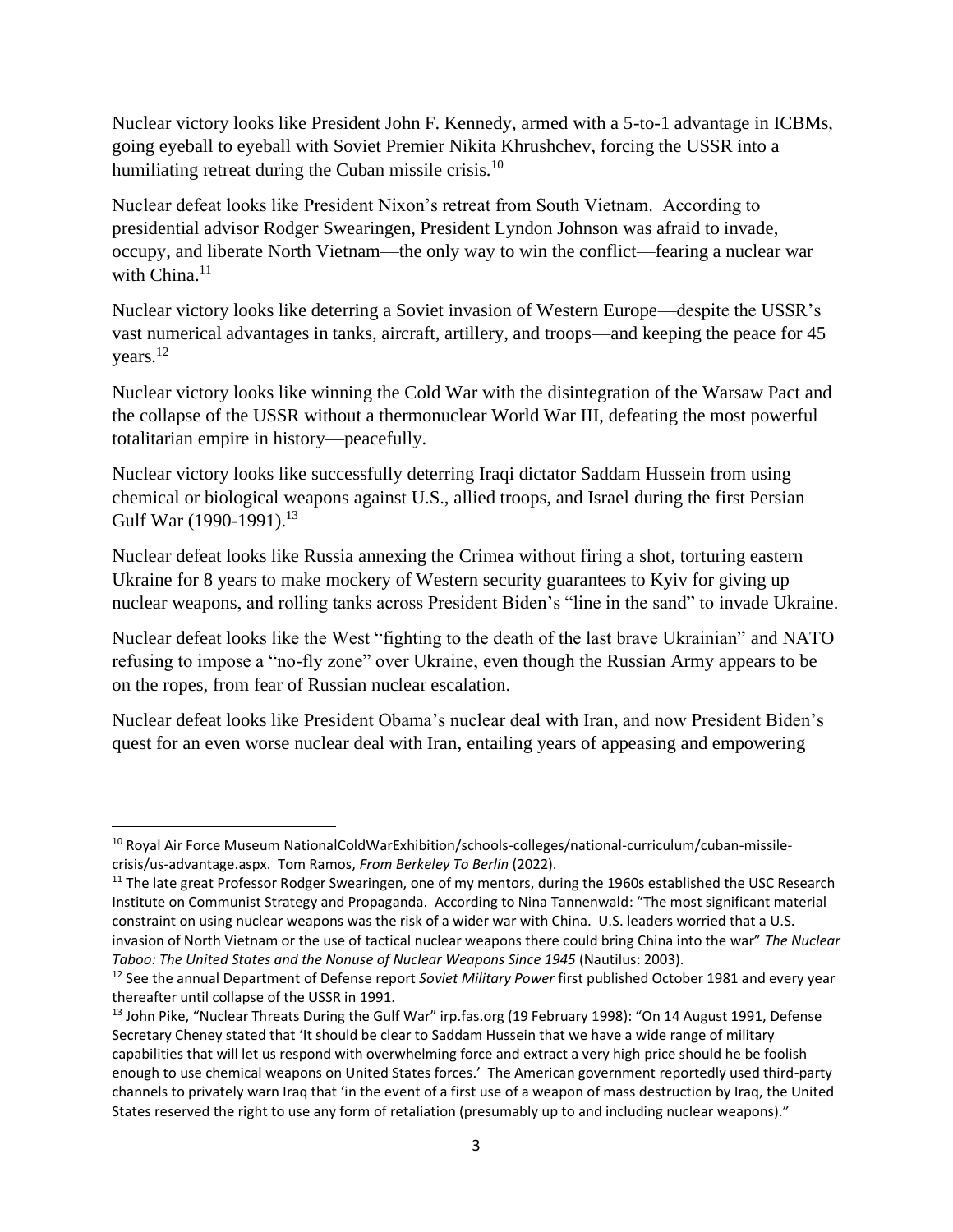Iranian aggression and terrorism in the Middle East against U.S. allies Israel and moderate Arab states—so powerful is the shadow of Iran's coming "Islamic Bomb."<sup>14</sup>

Nuclear defeat looks like little North Korea being treated like a rival superpower—which they are because of nuclear weapons—while Pyongyang builds ICBMs that can range U.S. cities, orbits satellites over North America that may be armed for Super-EMP attack, and the U.S. does nothing.<sup>15</sup>

Nuclear defeat will look like a North Korean electromagnetic pulse (EMP) attack that blacks-out America and ends our civilization. Or terrorists vaporizing a city. Or Russia or China launching a nuclear Pearl Harbor against the U.S. to win a nuclear war.

These or other nuclear nightmares are more likely to happen if we do not think—and act.

# *Nuclear War Can Be Won*

Another way of not thinking is to tell ourselves: "A nuclear war cannot be won and must never be fought."

"Nuclear victory" is not only possible, but proven, as World War II was a nuclear war, fought and won by the United States. It should be obvious, even to anti-nuclear fanatics, that a nuclear war can be fought and won at least against any state that does not have nuclear weapons, which includes most of the nations of the world.<sup>16</sup>

Thus, were it not for the credibility of U.S. nuclear deterrence, the world would have been conquered by the forces of totalitarianism long ago.

It should also be obvious that a nuclear war can be won by a major nuclear power against a minor nuclear power. Were it not for U.S. nuclear deterrence, Russia could with near mathematical certainty make disarming nuclear strikes on nations such as Britain, France, and Israel—or destroy these allies completely.

Victory is also possible in a nuclear war between the superpowers.

A nuclear counterforce attack, most likely to be successful in a surprise first strike, with near mathematical certainty can so degrade the victim's nuclear capabilities and command-controlcommunications-intelligence (C3I) that they cannot retaliate, or dare not retaliate from fear of exhausting forces needed to deter attacks on cities, or can only launch a weak and uncoordinated counterforce retaliatory strike.

In 1974, then Secretary of Defense James Schlesinger gave a classified Defense Department analysis to Congress *Briefing on Counterforce Attacks* (declassified and sanitized January 10,

<sup>&</sup>lt;sup>14</sup> Soeren Kern, "The Real Purpose Of The Iran Nuclear Deal" Gatestone (27 May 2022). Majid Rafizadeh, "Biden's Legacy: A Nuclear Iran" Gatestone (22 December 2021).

<sup>15</sup> EMP Commission, *Chairman's Report* (July 2017[\) www.firstempcommission.org.](http://www.firstempcommission.org/) *North Korea: EMP Threat* (EMP Task Force: 6 June 2021) emptaskforce.us.

<sup>&</sup>lt;sup>16</sup> Of the 195 nations in the world today (2022), only 9 have nuclear weapons: U.S., Russia, China, UK, France, India, Pakistan, Israel, and probably Iran.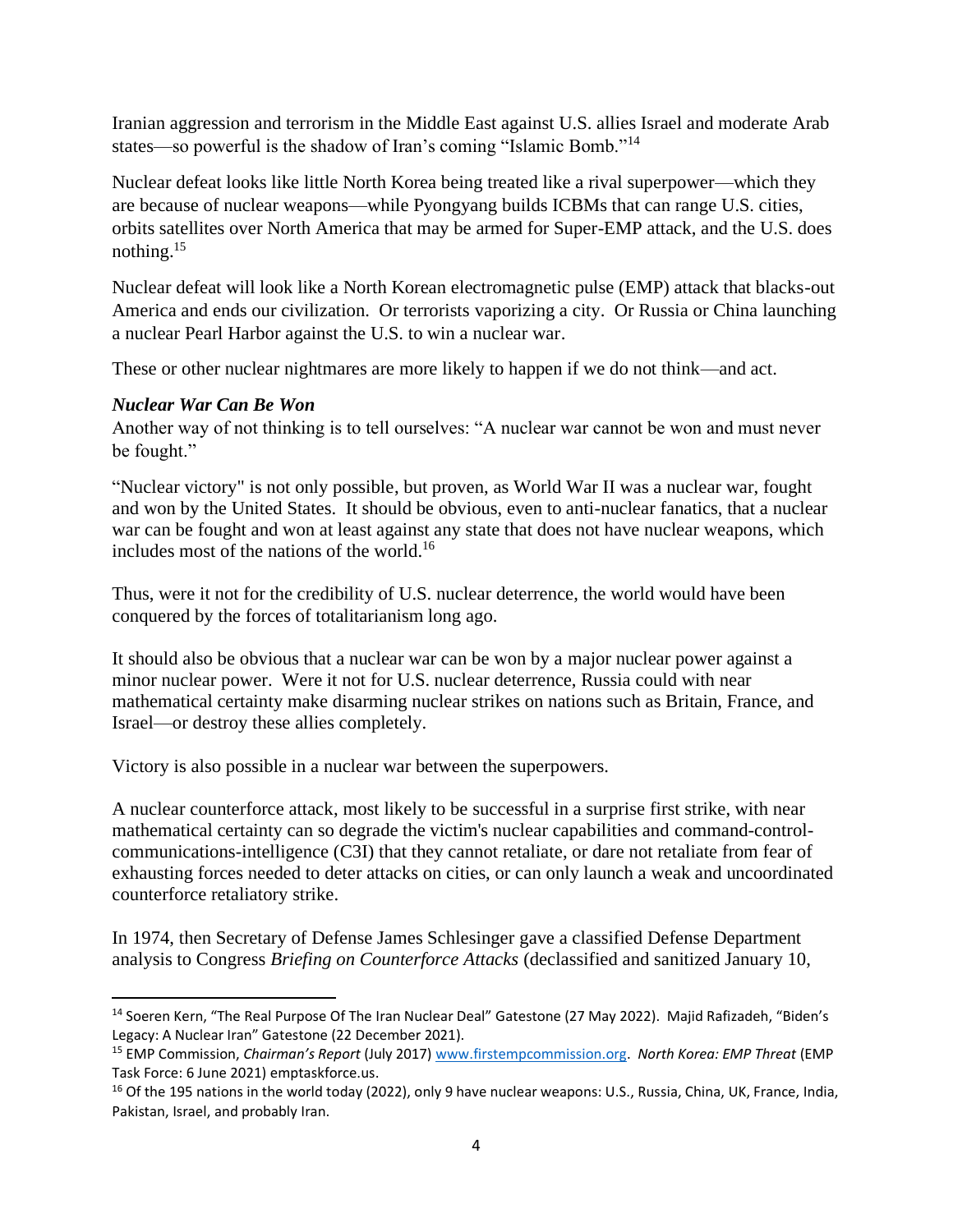1975) calculating a range of possible nuclear counterforce attacks by the USSR that would result in relatively low collateral civilian casualties (in the worst case 800,000 dead, 1.5 million total dead and injured, far less than 1% of the population) while successfully disarming the U.S.<sup>17</sup>

Today in 2022, Russian nuclear weapons are far more accurate, lower-yield, cleaner, there are new technologies specialized for surprise (like Super-EMP, hypersonic warheads, cyber weapons) and the U.S. counterforce target set is much smaller, so the technological threat of a nuclear Pearl Harbor looms much larger than in 1975.<sup>18</sup>

Today, Russian ICBMs/SLBMs/SLCMs have yield/accuracy combinations that would enable them to achieve over 90% single-shot-kill-probability against all U.S. strategic nuclear force targets—440 ICBM silos and launch control facilities, 3 bomber bases, two SSBN ports, NORAD HQ and other critical C3I nodes—with just 500 warheads. This would leave Moscow with at least 1,000 strategic warheads in reserve and 2,000-8,000 tactical nuclear warheads versus U.S. residual forces comprising some 320-540 warheads on SSBNs patrolling at sea.<sup>19</sup>

The surviving U.S. forces could be expended attacking empty Russian missile silos, vacant bomber and SSBN bases, impervious deep underground bunkers—leaving U.S. cities vulnerable. More likely, surviving U.S. nuclear forces would be held in reserve to deter attacks on cities.<sup>20</sup>

Such a counterforce attack, a nuclear Pearl Harbor, could be accomplished by just 50 Russian SS-18 Mod 5 ICBMs delivering 500 warheads, or just 50 of China's DF-41 ICBMs delivering 500 warheads. U.S. casualties would probably be far less than those estimated by Schlesinger's Defense Department in 1974. The U.S. would be disarmed and helpless to defend allies from conventional or nuclear aggression.<sup>21</sup>

This, too, is what nuclear victory could look like, for Russia and/or China.

### *Totalitarian versus Democratic Strategic Cultures*

"Victory" also has political and cultural dimensions different for totalitarian states, incomprehensible and antithetical to the humanitarian ethos of Western democracies. Between 1930-1945, Russia sacrificed 50 million people, 20 million in purges and 30 million on the battlefields of World War II, to build and defend socialism, sacrifices celebrated and considered great victories by the USSR and Russia today.<sup>22</sup>

<sup>&</sup>lt;sup>17</sup> Secretary of Defense James R. Schlesinger, Hearing Before The Subcommittee On Arms Control, International Law And Organization, Committee On Foreign Relations, U.S. Senate, *Briefing On Counterforce Attacks*, 93rd Congress, 2nd Session, September 11, 1974 (Washington, D.C.: U.S. Government Printing Office, 1975) sanitized and declassified January 10, 1975.

<sup>&</sup>lt;sup>18</sup> Dr. Peter Vincent Pry, Surprise Attack: ICBMs and the Real Nuclear Threat (EMP Task Force: 31 October 2020).

<sup>19</sup> Ibid. Dr. Peter Vincent Pry, *What The Strategic Posture Commission Never Told You* (White Paper 2010), see "Expert Warns: MAD Is No Longer Mutual" All News Pipeline (March 14, 2018).

 $20$  Ibid.

<sup>&</sup>lt;sup>21</sup> Ibid. "China Will Probably Have 4,000 Nuclear Warheads By 2030" Center for Security Policy (18 November 2021).

<sup>22</sup> Robert Conquest, *The Great Terror* (1968) and Robert Conquest, *The Great Terror: A Reassessment* (1990).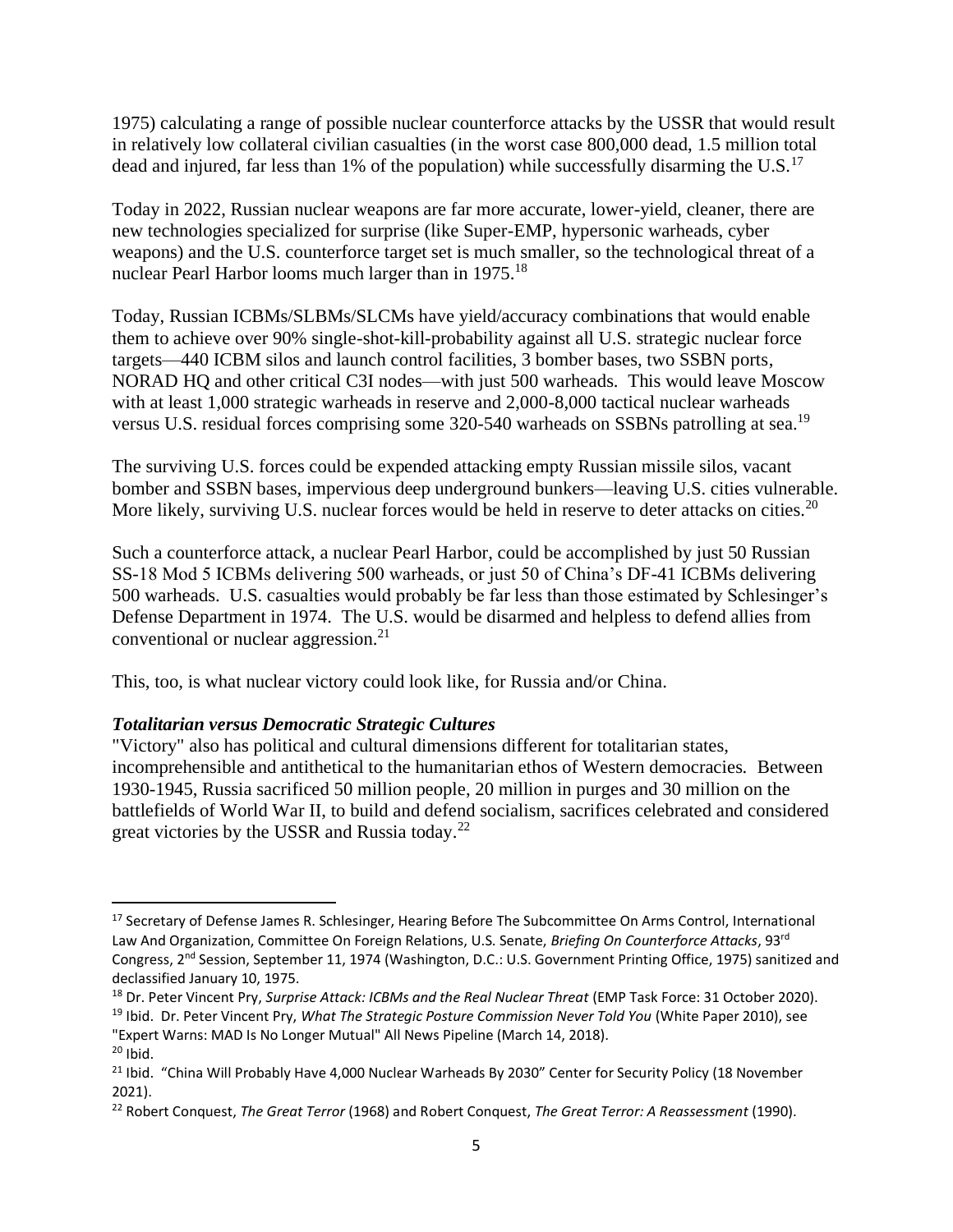China, North Korea, and Iran have made similar sacrifices of their populations in war and peace to achieve the goals of their totalitarian states. Nuclear war may well be more "winnable" for totalitarian states than for Western democracies because totalitarians are much less averse to mega-deaths. $23$ 

Indeed, because of this disparity in strategic cultures, it is possible to imagine "nuclear victory" by small totalitarian powers, like North Korea or Iran, over the Western democracies, including the United States.

Imagine North Korea makes a Super-EMP attack that blacks-out North America for a year, resulting in starvation and societal collapse that kills 90% of Americans, while also nuclear blasting, invading and conquering South Korea.<sup>24</sup> U.S. nuclear retaliation might largely destroy North Korea's armies, kill 90% of North Koreans, and leave both North and South Korea nuclear wastelands—but if Kim Jong-un is still alive and in control of what remains, he may well consider the outcome, the destruction of his enemies, though at terrible cost, a "victory."

Imagine Iran buys Super-EMP weapons from North Korea, and uses these to destroy the electronic civilizations of the West, a nuclear suicide mission resulting in the total destruction of Iran. The radical Islamists who run Iran have indicated they are willing to sacrifice their nation and peoples in a holy war to achieve the triumph of Allah in the spiritual universe. Just as the 9/11 terrorists and frequent suicide bombers are considered by radical Islam to be "victorious" so too their strategic culture would regard even the sacrifice of Iran in "jihad" against the West as "nuclear victory."<sup>25</sup>

Alternatively, imagine Iran gets or already has nuclear weapons, and uses these in a "false flag" operation, perhaps in Ukraine, to provoke nuclear war between the "infidel" superpowers.<sup>26</sup> Victory by small nuclear states over great powers will become more imaginable in the New

 $^{23}$  For example, during the decade of China's self-inflicted "Cultural Revolution" (1966-1976) dictator Mao Zedong may have sacrificed more than 80 million and persecuted 125 million of his own people "building socialism." Valerie Strauss and Daniel Southerl, "How Many Died? New Evidence Suggests Far Higher Numbers For The Victims Of Mao Zedong's Era" Washington Post (17 July 1994): "While most scholars are reluctant to estimate the total number of 'unnatural deaths' in China under Mao, evidence shows he was in some way responsible for at least 40 million and perhaps 80 million or more." Alternatively see World Peace Foundation, "China: The Cultural Revolution" sites.tufts.edu (14 December 2016): "Estimates of fatalities during the Cultural Revolution vary wildly—ranging between one million and 20 million." On North Korea's willingness to sacrifice its population, see Eli Fuhrman, "3.5 Million Dead: How North Korea Literally Starved To Death In The 1990s" National Interest (25 July 2021).

<sup>&</sup>lt;sup>24</sup> On EMP Commission assessment that an EMP attack could blackout the U.S. for a year and kill up to 90% of the population from starvation see: Dr. William Graham, Ambassador R. James Woolsey, Dr. Peter Vincent Pry, "Prepare For The Worst" Real Clear Defense (21 October 2019). On North Korea's capability to make a Super-EMP attack on the U.S. by satellite see: EMP Commission, *Chairman's Report* (July 2017). *North Korea: EMP Threat*  (EMP Task Force: 6 June 2021) emptaskforce.us.

<sup>25</sup> *Iran: EMP Threat* (EMP Task Force: 30 April 2022) emptaskforce.us.. "Iran's Electromagnetic Pulse Attack Threat" Israel National News (10 May 2022).

<sup>&</sup>lt;sup>26</sup> Iran already has nuclear weapons see Ibid and: Ambassador R. James Woolsey, Dr. William Graham, Ambassador Henry Cooper, Fritz Ermarth, Dr. Peter Vincent Pry, "Iran Probably Already Has The Bomb" National Review (19 March 2021).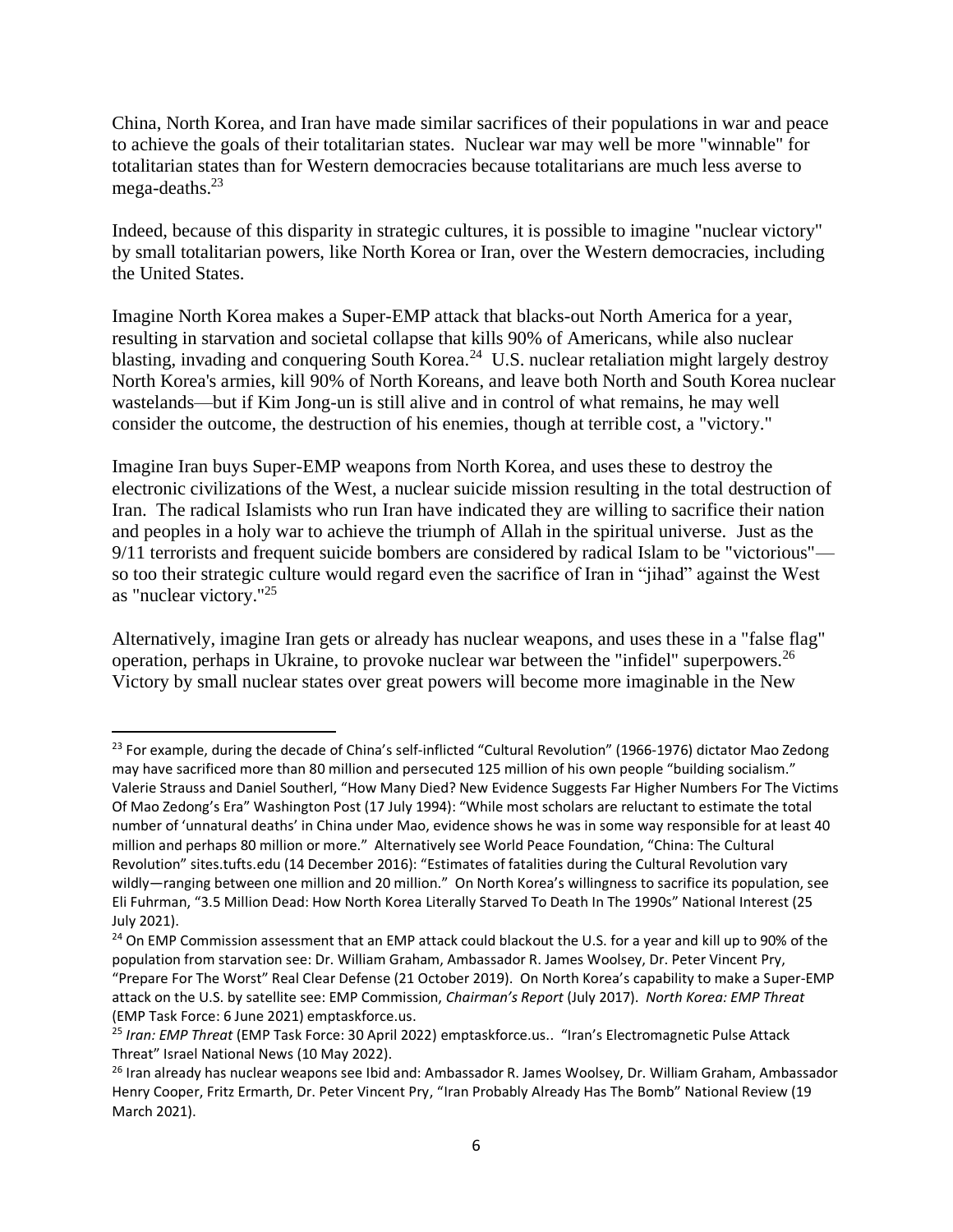Nuclear Age where the bipolar world is gone, replaced by a nuclearized multi-polar New World Order.<sup>27</sup>

The risk of nuclear war, possible pathways to nuclear conflict, increases not merely incrementally—but exponentially—with every new addition to the roster of nuclear-armed states.

U.S. nuclear deterrence must dissuade totalitarian strategic cultures in Russia, China, North Korea, and Iran—aggressive evil actors willing to sacrifice millions of their people. U.S. nuclear deterrence is aimed at some of the worst dictators in world history, and of necessity will appear to be "excessive" and "overkill" to Western pacifists, anti-nuclear activists, and humanitarians who regard nuclear war as "unthinkable."

We are trying to deter Vladimir Putin, Xi Jinping, and Kim Jong-un—not Mother Teresa.

### *Recommendations*

President Biden's stoking war in Ukraine is not a good idea. The Ukraine War could too easily escalate into losing a nuclear war with Russia. U.S. policy in Ukraine should seek a negotiated peace as soon as possible to end the war and its nuclear escalatory possibilities.

President Biden's defunding of SLCM-N (Sea-Launched Cruise Missile Nuclear), over the protests of his own senior military leaders, is not a good idea. SLCM-N is the only realistic way to compensate somewhat for Russia's vast preponderance in tactical nuclear weapons, favoring Moscow by at least 10-to-1.

The Biden Administration's cancellation of the B-83 gravity bomb, at 1.2 megatons the most powerful U.S. nuclear weapon and the only remaining U.S. weapon of megaton-class, will cede to Russia overwhelming dominance in high-yield weapons. Russia's Poseidon drone submarine alone has an advertised yield (probably adjustable) of 2-200 megatons. Most importantly, B-83 is the only U.S. nuclear weapon that has a chance to destroy deep underground shelters and hold at risk political-military elites of Russia, China, North Korea, and Iran. Arguably, this makes the B-83, antiquated and inadequate as it is, the single most important weapon in the U.S. inventory.

Banning U.S. ICBMs, or replacing the new Sentinel ICBM by trying to extend the life of the obsolete Minuteman III yet again, is a bad idea. Russia, China, and North Korea favor ICBMs because they are always ready to launch within a few minutes 24/7 and are ideally suited for surprise attack. U.S. ICBMs are "sentinels" against adversary surprise attack.

Banning U.S. strategic nuclear bombers, giving them all an exclusively conventional role, is a bad idea. Bombers, unlike missiles, can be recalled, and are the most flexible U.S. deterrent because they can carry a wide variety of arms.

Halving the planned buy of Columbia-class ballistic missile submarines from 12 to 6, and relying only on this diminished force for "Minimum Deterrence" in the hope that adversaries will follow our example, is a bad idea. The U.S. has already had a "nuclear deterrence holiday" with no

<sup>27</sup> Paul Bracken, *The Second Nuclear Age* (2013).